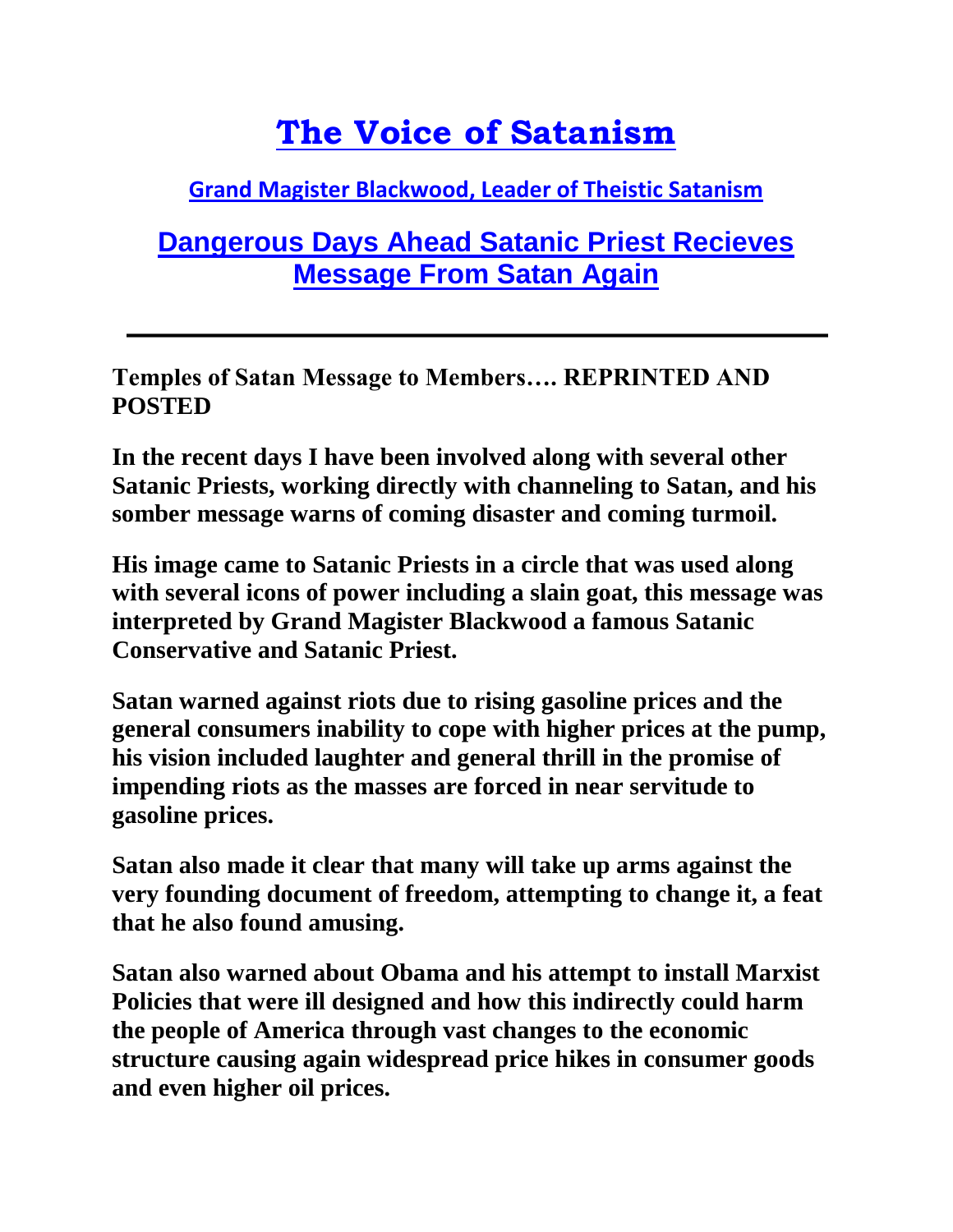**His demeanor seemed amused at makind and his goal are coming full circle in his attempt to cause Chaos and esurp even more power over this planet, his servants including the summoning Priests feared the visions and felt almost as Satan had a hand in the destruction of America.**

**Rest assured that more is to come clear in the days ahead as Satan continues to appear and speak with not only Grand Magister Blackwood, but Grand Mage Wynter, and Magister Noxurna and others who request thier names be held in confidentiality.**

**Satanism has been changing as it continues to see growth, it is beleived that soldiers ready to join Satan in this Chaos will benefit from thier behaviors, however somethings must be done to help the economic trends that are damaging everyone and everything that makes America great.**

**Grand Magister Blackwood is currently working with several others to help society and negoitate with Satan to bring this Chaos to a minimum, however it is no easy task as Satan has controlled the planet since expulsion from the Kingdom of Yahweh.**

**Beyond Satans message we as a society must provide a strong message to lawmakers to prevent the gasoline prices from soaring and begin reformation of the trading policies of commodities, and stop blaming the oil companies whose profit is less than that of the government.**

**Satan is welcomed and his priests and ministry welcome his use of power to cause chaos, it however as anything they are able to communicate with him and provide some answers and promise to the current situation, a situation that the Christians God, and the Muslim's God seemingly ignore, in masses.**